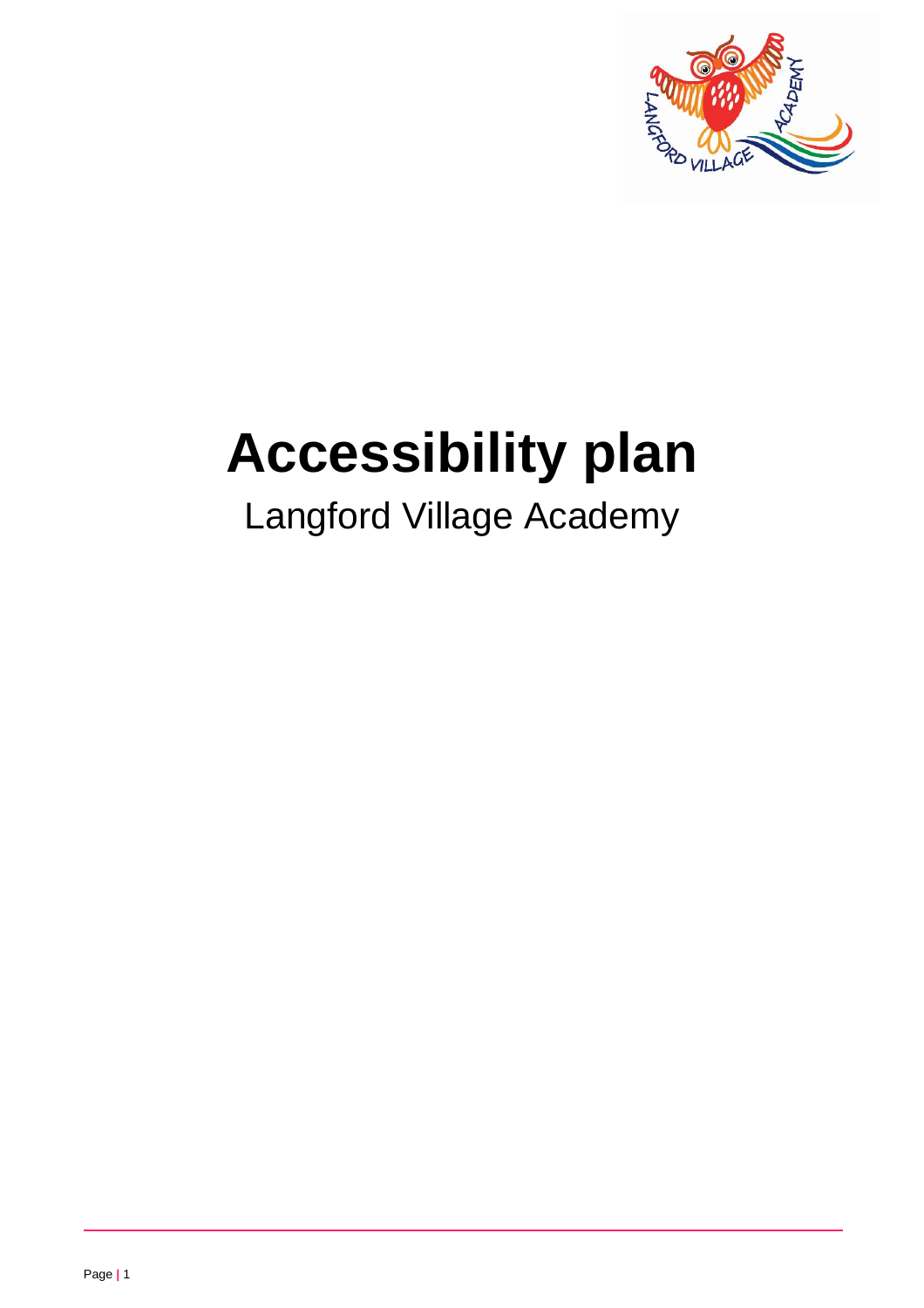### **Contents**

#### <span id="page-1-0"></span>**1. Aims**

Schools are required under the Equality Act 2010 to have an accessibility plan. The purpose of the plan is to:

- Increase the extent to which disabled pupils can participate in the curriculum
- Improve the physical environment of the school to enable disabled pupils to take better advantage of education, benefits, facilities and services provided
- Improve the availability of accessible information to disabled pupils

Our school aims to treat all its pupils fairly and with respect. This involves providing access and opportunities for all pupils without discrimination of any kind.

Our aim is to enable the best possible outcomes, aspirations and achievement for children and young people educated within the trust and to foster an inclusive approach to working with children and young people with Special Educational Needs and Disabilities (SEND)

The plan will be made available online on the school website, and paper copies are available upon request.

Our school is also committed to ensuring staff are trained in equality issues with reference to the Equality Act 2010, including understanding disability issues.

The school supports any available partnerships to develop and implement the plan.

Our school's complaints procedure covers the accessibility plan. If you have any concerns relating to accessibility in school, the complaints procedure sets out the process for raising these concerns.

We have included a range of stakeholders in the development of this accessibility plan, including pupils, parents, staff and governors of the school.

#### <span id="page-1-1"></span>**2. Legislation and guidance**

This document meets the requirements of [schedule 10 of the Equality Act 2010](http://www.legislation.gov.uk/ukpga/2010/15/schedule/10) and the Department for Education (DfE) [guidance for schools on the Equality Act 2010.](https://www.gov.uk/government/publications/equality-act-2010-advice-for-schools)

The Equality Act 2010 defines an individual as disabled if they have a physical or mental impairment that has a 'substantial' and 'long-term' adverse effect on their ability to undertake normal day to day activities.

Under the [Special Educational Needs and Disability \(SEND\) Code of Practice,](https://www.gov.uk/government/publications/send-code-of-practice-0-to-25) 'long-term' is defined as 'a year or more' and 'substantial' is defined as 'more than minor or trivial'. The definition includes sensory impairments such as those affecting sight or hearing, and long-term health conditions such as asthma, diabetes, epilepsy and cancer.

Schools are required to make 'reasonable adjustments' for pupils with disabilities under the Equality Act 2010, to alleviate any substantial disadvantage that a disabled pupil faces in comparison with non-disabled pupils. This can include, for example, the provision of an auxiliary aid or adjustments to premises.

This policy complies with our funding agreement and articles of association.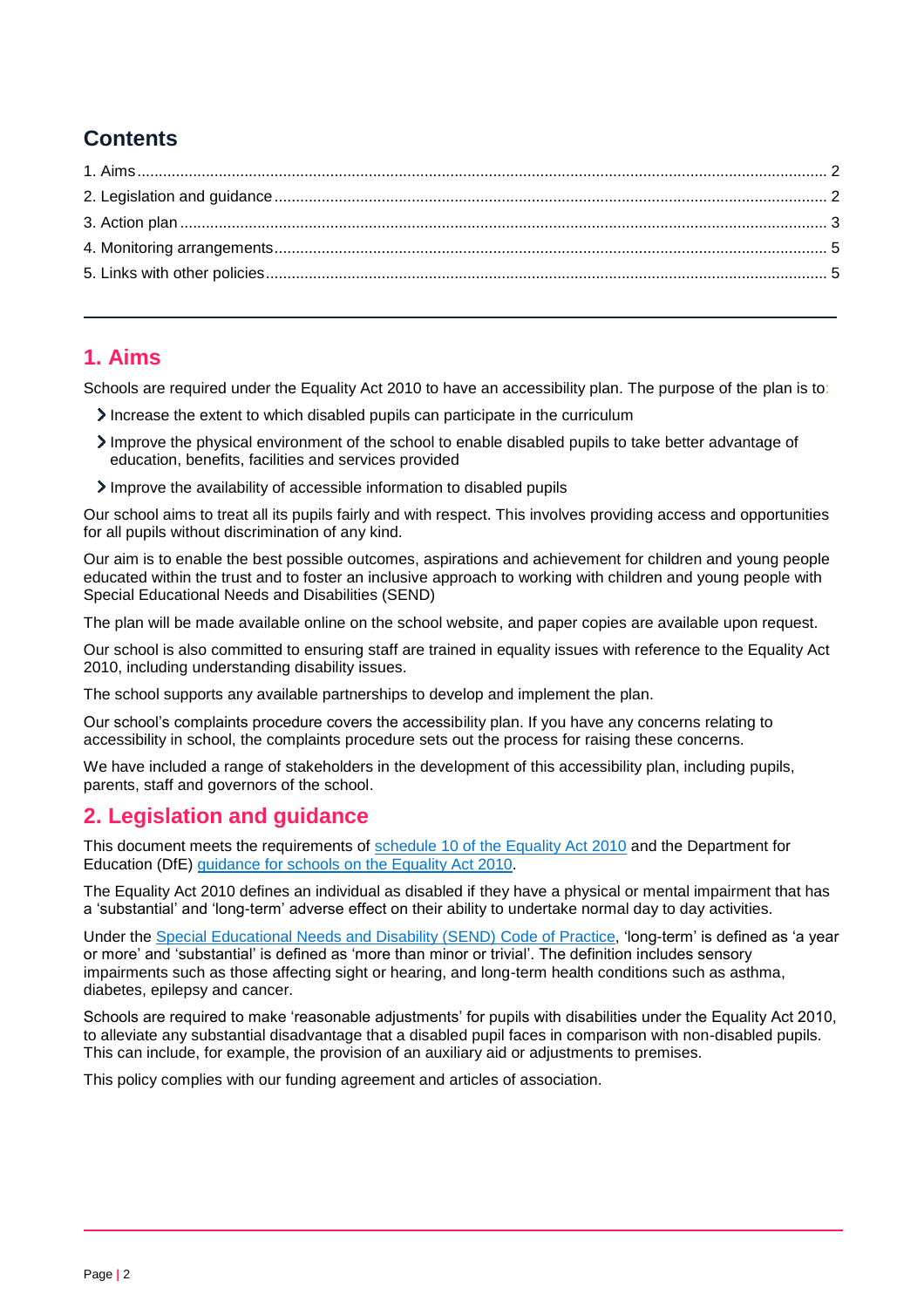## **3. Action plan**

This action plan sets out the aims of our accessibility plan in accordance with the Equality Act 2010.

<span id="page-2-0"></span>

| <b>AIM</b>                                                              | <b>CURRENT GOOD PRACTICE</b>                                                                                                                                                                                                                                                                                                                                                                                                                                    | <b>OBJECTIVES</b>                                                         | <b>ACTIONS TO BE</b><br><b>TAKEN</b>                     | <b>PERSON</b><br><b>RESPONSIBLE</b> | DATE TO<br><b>COMPLETE</b><br><b>ACTIONS BY</b> | <b>SUCCESS</b><br><b>CRITERIA</b>                                                  |
|-------------------------------------------------------------------------|-----------------------------------------------------------------------------------------------------------------------------------------------------------------------------------------------------------------------------------------------------------------------------------------------------------------------------------------------------------------------------------------------------------------------------------------------------------------|---------------------------------------------------------------------------|----------------------------------------------------------|-------------------------------------|-------------------------------------------------|------------------------------------------------------------------------------------|
| Increase access<br>to the curriculum<br>for pupils with a<br>disability | • Our school offers a<br>differentiated curriculum<br>for all pupils<br>• We use resources tailored<br>to the needs of pupils who<br>require support to access<br>the curriculum<br>• Curriculum progress is<br>tracked for all pupils,<br>including those with a<br>disability<br>• Targets are set effectively<br>and are appropriate for<br>pupils with additional<br>needs<br>• The curriculum is reviewed<br>to ensure it meets the<br>needs of all pupils | • To increase<br>awareness of<br>people with<br>disabilities              | • Books and<br>learning resources<br>to be purchased     | <b>RS</b>                           | September<br>2021                               | • Curriculum<br>resources<br>include<br>examples of<br>people with<br>disabilities |
| Improve and<br>maintain access<br>to the physical<br>environment        | The environment is adapted to<br>the needs of pupils as<br>required. This includes:<br>• Ramps<br>• Corridor width<br>• Disabled parking bays<br>• Disabled toilets and<br>changing facilities<br>• Library shelves at<br>wheelchair-accessible<br>height                                                                                                                                                                                                       | To ensure access to<br>the physical<br>environment is<br>available to all | Disabled toilet has<br>been replaced next to<br>library. | <b>DR</b><br>PV                     | Ongoing                                         | New toilet is in<br>place.                                                         |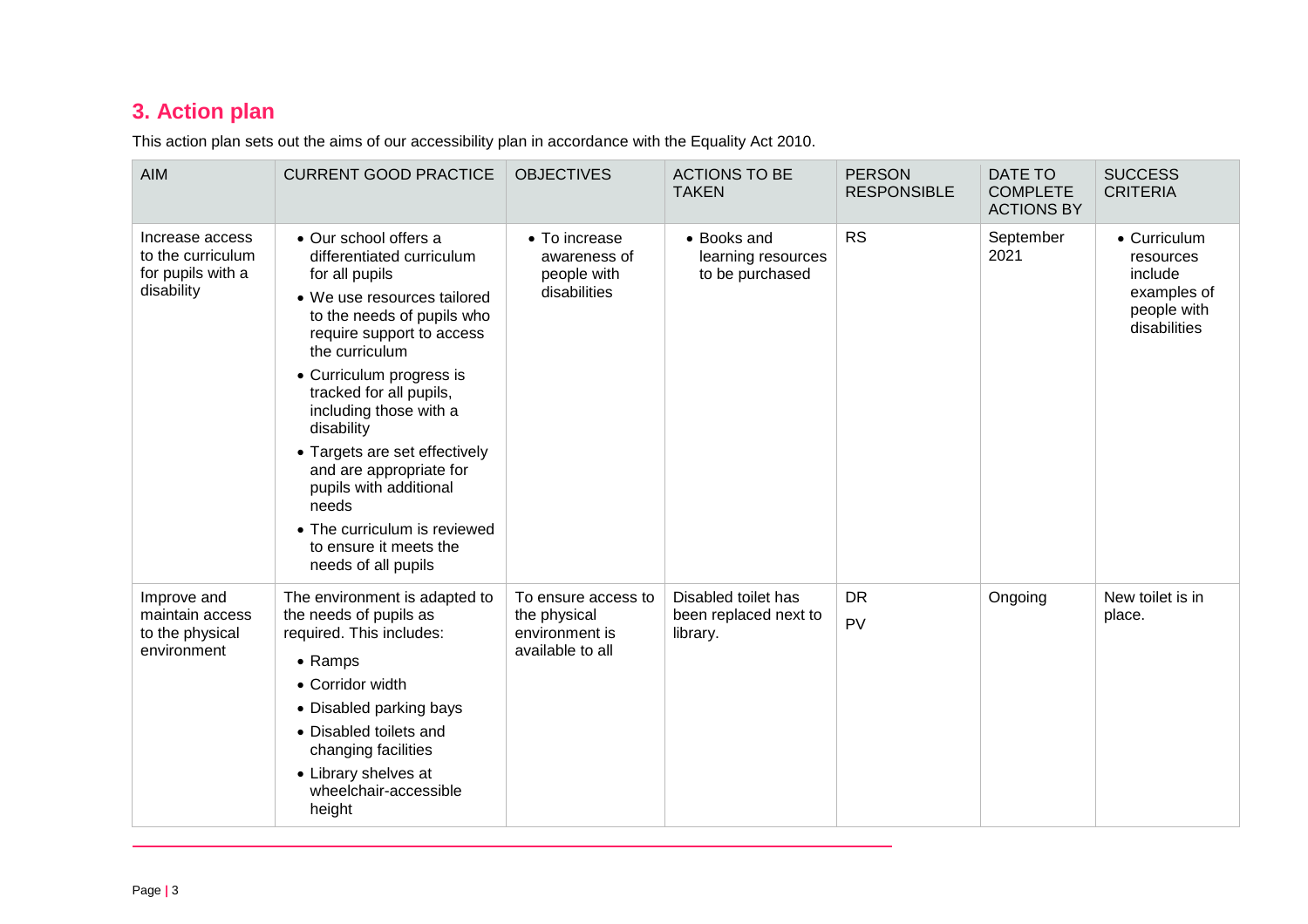| <b>AIM</b>                                                                  | <b>CURRENT GOOD PRACTICE</b>                                                                                                                                                                                                      | <b>OBJECTIVES</b>                                                 | <b>ACTIONS TO BE</b><br><b>TAKEN</b>                                                                        | <b>PERSON</b><br><b>RESPONSIBLE</b> | DATE TO<br><b>COMPLETE</b><br><b>ACTIONS BY</b> | <b>SUCCESS</b><br><b>CRITERIA</b>                                                   |
|-----------------------------------------------------------------------------|-----------------------------------------------------------------------------------------------------------------------------------------------------------------------------------------------------------------------------------|-------------------------------------------------------------------|-------------------------------------------------------------------------------------------------------------|-------------------------------------|-------------------------------------------------|-------------------------------------------------------------------------------------|
| Improve the<br>delivery of<br>information to<br>pupils with a<br>disability | Our school uses a range of<br>communication methods to<br>ensure information is<br>accessible. This includes:<br>• Internal signage<br>• Large print resources<br>• Induction loops<br>• Pictorial or symbolic<br>representations | To increase our<br>range of<br>communication<br>methods as needed | Depending on pupils<br>needs, access to<br>braille, sign language<br>or other methods will<br>be introduced | <b>RS</b><br><b>DR</b>              | Ongoing                                         | Resources and<br>methods will be<br>purchased/learnt<br>and adopted by<br>all staff |